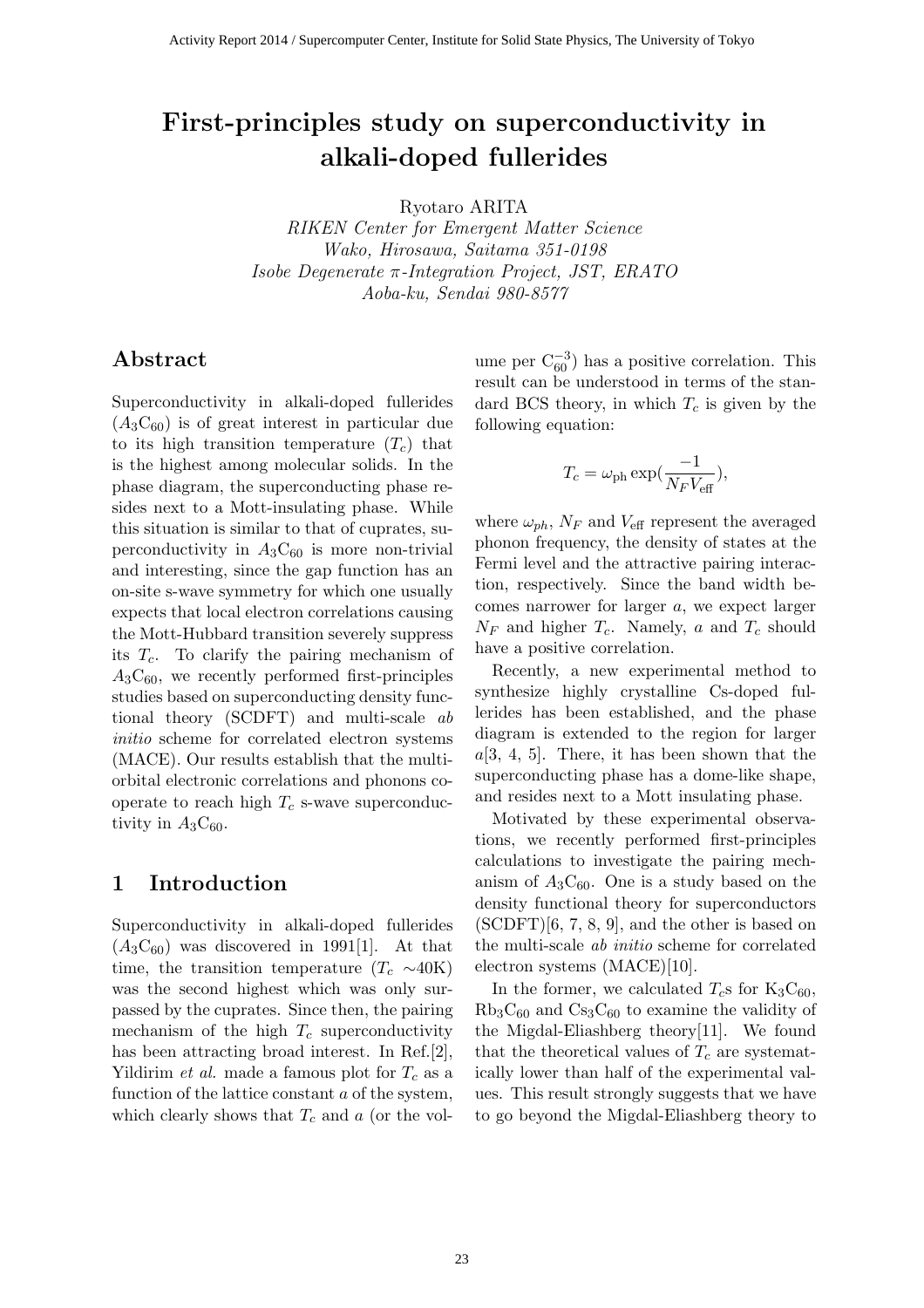understand the high  $T_c$  superconductivity in  $A_3C_{60}.$ 

In the latter, we formulated a new scheme to derive electron-phonon coupled models from first principles [12], and applied it to  $A_3C_{60}$ . After we determined all the relevant parameters in the effective Hamiltonian, we solve it by means of the extended dynamical mean field theory (EDMFT)[13]. The experimental values of  $T_c$  and the phase boundary of the Mott-Hubbard transition was successfully reproduced at a quantitative level[14].

## 2 Validity of the Migdal Eliashberg theory

Let us first examine whether the high  $T_c$  superconductivity in  $A_3C_{60}$  can be understood in terms of the conventional Migdal Eliashberg theory. To this end, we performed a calculation based on SCDFT. SCDFT is an extension of DFT for normal states to superconducting states. In the standard DFT, we start with the Hohenberg-Kohn theorem[15] which guarantees the one-to-one correspondence between the charge density of the ground state  $(\rho)$  and the external potential v. In SCDFT, we introduce the anomalous density  $\rho_s$  on top of the normal density  $\rho$ , and the Hohenberg-Kohn theorem is extended to a one-to-one correspondence between two kinds of potential  $(v, \Delta)$  and two kinds of density  $(\rho, \rho_s)$ . Then the Kohn-Sham equation[16] is extended to the Kohn-Sham Bogoliubov-de Gennes equation from which we can derived the linearized gap equation,

$$
\Delta = \frac{-1}{2} \sum_{j} \mathcal{K}_{ij} \frac{\tanh[\beta \xi_j/2]}{\xi_j} \Delta_j, \qquad (1)
$$

where  $\xi$  and  $\beta$  are the Kohn-Sham energy and inverse temperature, respectively. The kernel of the gap equation,  $\mathcal{K}_{ij}$ , is obtained by taking the second functional derivative of the exchange correlation functional[6, 7, 8, 9].

Here, it should be noted that  $K$  is a universal functional. Therefore, one can calculate  $T_c$ from first principles for any materials once he obtains the exact form of  $K$ . In fact, recently,  $K$  for conventional phonon-mediated superconductors has been proposed[8, 9], and has been successfully employed in the calculations for a variety of systems. In Fig.1, we show a benchmark result for Al and Nb. Here, we plot the gap function  $\Delta$  at the Fermi level as a function of temperature T.  $\Delta$  vanishes at  $T = T_c$ , and we see that the agreement between the theoretical and experimental  $T_c$ s is remarkably good. Thus the kernel  $\mathcal{K}_{ij}$  proposed in Ref.[8, 9] successfully takes account of the physics of the Migdal-Eliashberg theory, i.e., the retardation effect and the mass enhancement effect due to the electron-phonon coupling.



Figure 1: Temperature dependence of the gap function in SCDFT calculated for Al and Nb. Experimental  $T_c$ s are indicated by arrows.

We then studied whether SCDFT with the same kernel  $\mathcal{K}_{ij}$  reproduces the experimental  $T_c$  for  $A_3C_{60}$ . In Fig.2, we see that the theoretical  $T_c$ s are systematically lower than the experimental values. This trend is very different from the situation in many conventional superconductors, which raises a question on the validity of the Migdal-Eliashberg theory for doped fullerides.

## 3 Analysis based on Multiscale ab initio scheme

#### 3.1 Low-energy Hamiltonian

Let us here move on to another approach based on MACE[10]. In this approach, we first derive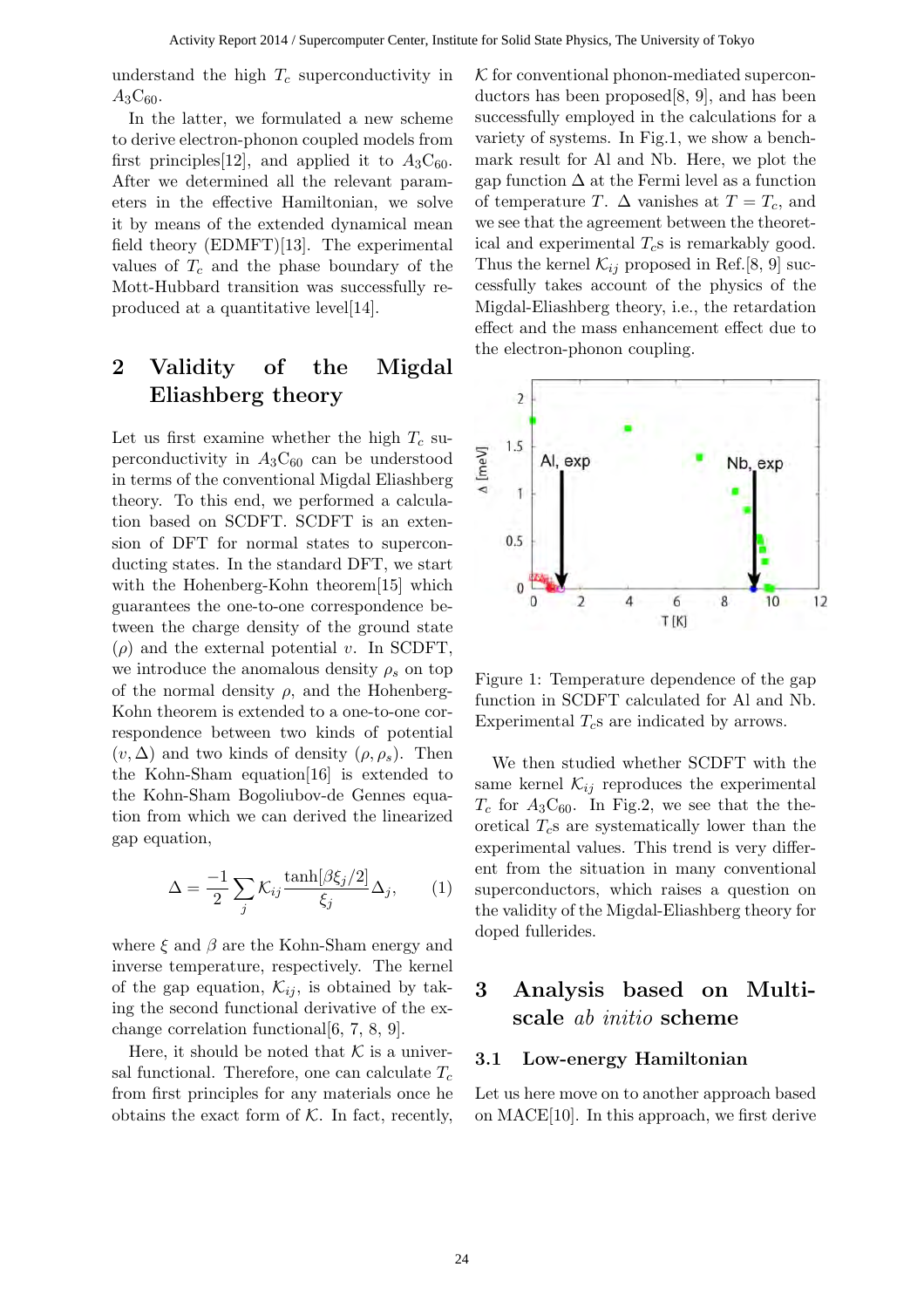

Figure 2: Superconducting transition temperature  $(T_c)$  calculated for  $K_3C_{60}$ ,  $Cs_3C_{60}$  and  $Cs<sub>3</sub>C<sub>60</sub>$ .

an effective low energy model from first principles and then solve it by modern many-body theory.

In Fig.3, we show the band structure of  $K_3C_{60}$  obtained by the standard density functional theory[17]. There are three  $t_{1u}$  bands around the Fermi level, which are well isolated from other high-energy bands. In the present study, we are going to construct an effective low energy model for the  $t_{1u}$  model.



Figure 3: Band structure of  $K_3C_{60}$ . Wannierinterpolated  $t_{1u}$  bands are indicated by blue dotted lines.

The Hamiltonian is given by

$$
\mathcal{H} = \sum_{\mathbf{k}} \sum_{ij} [H_0(\mathbf{k})]_{ij} c_{i\sigma}^\dagger(\mathbf{k}) c_{j\sigma}(\mathbf{k} + \mathbf{q}) \n+ \sum_{\mathbf{q}} \sum_{\mathbf{k},\mathbf{k}',i,i',j,j'} U_{i,j,i',j'}(\mathbf{q}) \nc_{i\sigma}^\dagger(\mathbf{k} + \mathbf{q}) c_{i'\sigma'}^\dagger(\mathbf{k}') c_{j'\sigma'}(\mathbf{k}' + \mathbf{q}) c_{j\sigma}(\mathbf{k}) \n+ \sum_{\mathbf{q}\nu} \sum_{\mathbf{k}} \sum_{i,j} \sum_{\sigma} g_{ij\nu}(\mathbf{k}, \mathbf{q}) \nc_{i\sigma}^\dagger(\mathbf{k} + \mathbf{q}) c_{j\sigma}(\mathbf{k}) (b_\nu(\mathbf{q}) + b_\nu^\dagger(-\mathbf{q})) \n+ \sum_{\mathbf{q}\nu} \omega_\nu(\mathbf{q}) b_\nu^\dagger(\mathbf{q}) b_\nu(\mathbf{q}),
$$

where  $c_{i\sigma}^{\dagger}(\mathbf{k})$   $(c_{i\sigma}(\mathbf{k}))$  is a creation (annihilation) operator for the  $i$ -th orbital electron having spin  $\sigma$  and momentum **k**.  $b_{\nu}^{\dagger}(\mathbf{q})$  ( $b_{\nu}(\mathbf{q})$ ) is a creation (annihilation) operator for a phonon having momentum  $q$  in the  $\nu$ -th branch.

The first term in the Hamiltonian (2) is the one-body term of electrons. To derive this term, following the procedure formulated in Ref.[18], we constructed three maximally localized Wannier functions from the  $t_{1u}$  band (one of which is shown in in Fig.4). As we can see in Fig.3, the Wannier interpolated band reproduces the original band dispersion in the DFT calculation.



Figure 4: One of the three maximally localized Wannier functions constructed from the  $t_{1u}$  bands. Sign of the wave function is indicated in blue and red.

#### 3.2 Electron-correlation terms

The second term in eq.(2) represents electron correlations, which consists of density-density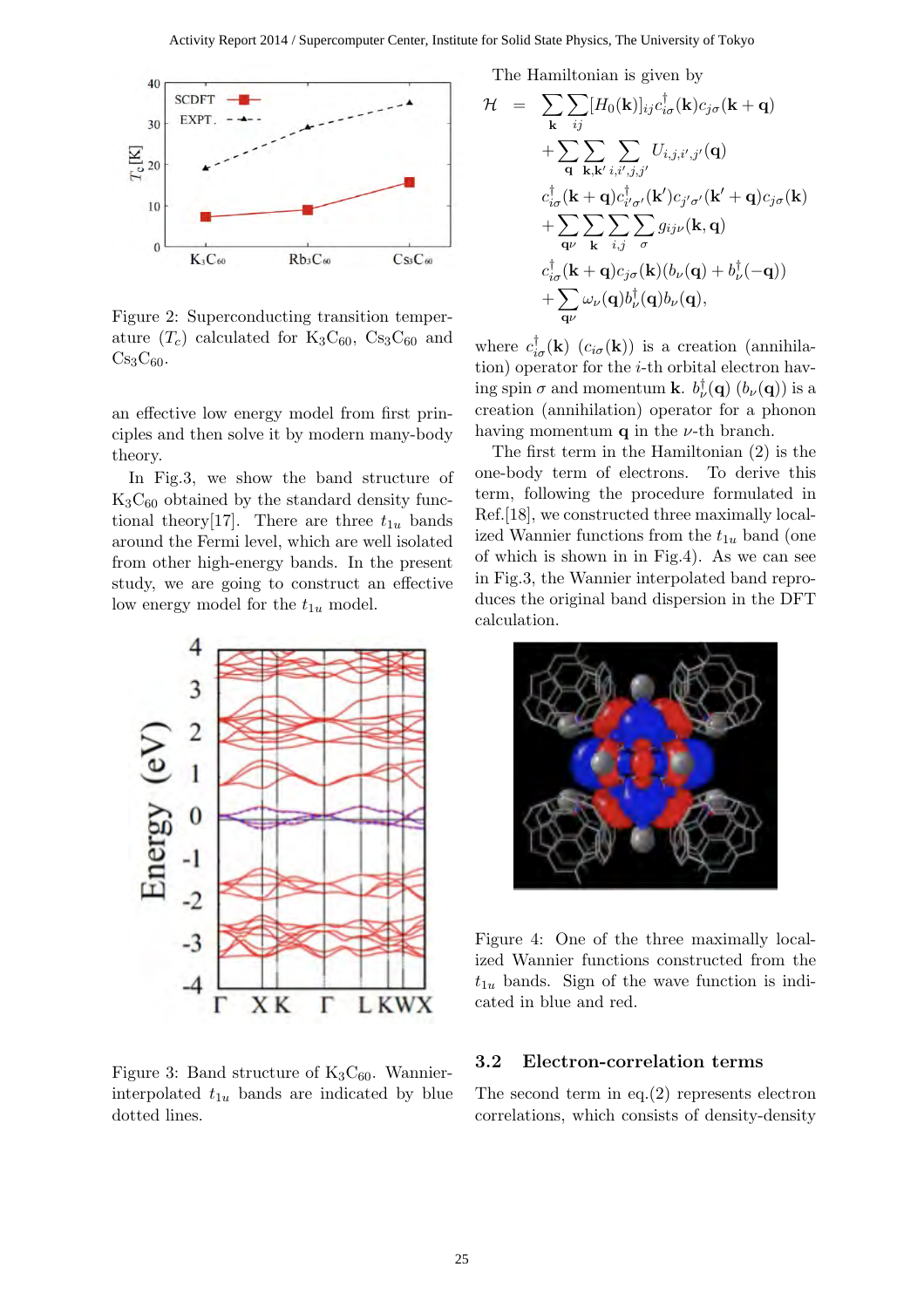interactions such as the Hubbard  $U$  and exchange interactions like the Hund's coupling J. When we evaluate these interaction parameters, we have to carefully treat the screening effect. Since screening by low-energy electrons are considered when we solve the effective model, we should exclude its contributions when we derive the model. To this end, we employed the constrained random phase approximation (cRPA)[19].

In RPA, the screened Coulomb interaction W is given by

$$
W = (1 - v\chi)^{-1}v,
$$

where  $v$  is the bare Coulomb interaction, and  $\chi$  is the polarizability,

$$
\chi = \sum_{i}^{occupied\ unoccupied} \frac{\psi_i(\mathbf{r}) \psi_j^*(\mathbf{r}) \psi_i^*(\mathbf{r}') \psi_j(\mathbf{r}')}{\omega - \epsilon_j + \epsilon_i}.
$$

Here,  $\psi_i$  is the *i*-th Bloch wave function having an eigenenergy of  $\epsilon_i$ . Let us call  $\psi_i$  "occupied state" ("virtual state") when  $\epsilon_i$  is lower (higher) than those of the  $t_{1u}$  bands. In  $\chi$ , there are four types of processes: Transitions from occupied states to the  $t_{1u}$  states, those from the  $t_{1u}$  states to virtual states, those from occupied states to virtual states, and transitions between the  $t_{1u}$  states. In cRPA, we calculate "partially" screened Coulomb interaction without the contribution of the last transition processes.

In Fig.5, we show the correlation strength  $(U - V)/W$  for fcc  $A_3C_{60}$  (A=K, Rb and Cs), where  $\bar{U}$  is the averaged onsite Hubbard interaction,  $\overline{V}$  is the offsite Coulomb interaction between neighboring sites, and  $W$  is the band width of the  $t_{1u}$  band, respectively[20]. For  $A=Cs$ , we performed calculations for three volumes, i.e., where  $T_c$  takes its maximum  $(V_{\text{SC}}^{\text{opt.P}})$ , where the metal-insulator transition occurs  $(V_{\text{MIT}})$  and where the system is an antiferromagnetic insulator  $(V_{\text{AFI}})$ . We see that the electron correlation is stronger than the band width in all the five cases. Here, it is interesting to note that  $Cs<sub>3</sub>C<sub>60</sub>$  having higher  $T_c$  has stronger electronic correlations than  $K_3C_{60}$ . This trend cannot be understood in terms of the standard BCS theory, where the Coulomb interaction always suppresses superconductivity.



Figure 5: Correlation strength  $(\bar{U} - \bar{V})/W$  calculated by cRPA for  $A_3C_{60}$  (A=Cs, K and Rb).

In Fig.6, we plot the values of the Hund's coupling J for  $A_3C_{60}$ . We see that the size of J is as large as 0.03eV. Since U is  $\sim$ 1eV, the ratio  $J/U$  is less than 5 %, which is much smaller than a typical value for transition metal compounds[21],  $10 \sim 20\%$ . This is because the spreads of Wannier functions are huge for molecular systems. In fact, as we will see below, the energy scale of the antiferromagnetic exchange coupling  $J_{\rm ph}$  due to the dynamical Jahn-Teller effect is as large as that of J. The competition between  $J_{\text{ph}}$  and J is of great interest, since unconventional superconductivity can emerge when the former dominates over the latter[22, 23].



Figure 6: Hund's coupling J calculated by cRPA for  $A_3C_{60}$  ( $A=Cs$ , K and Rb).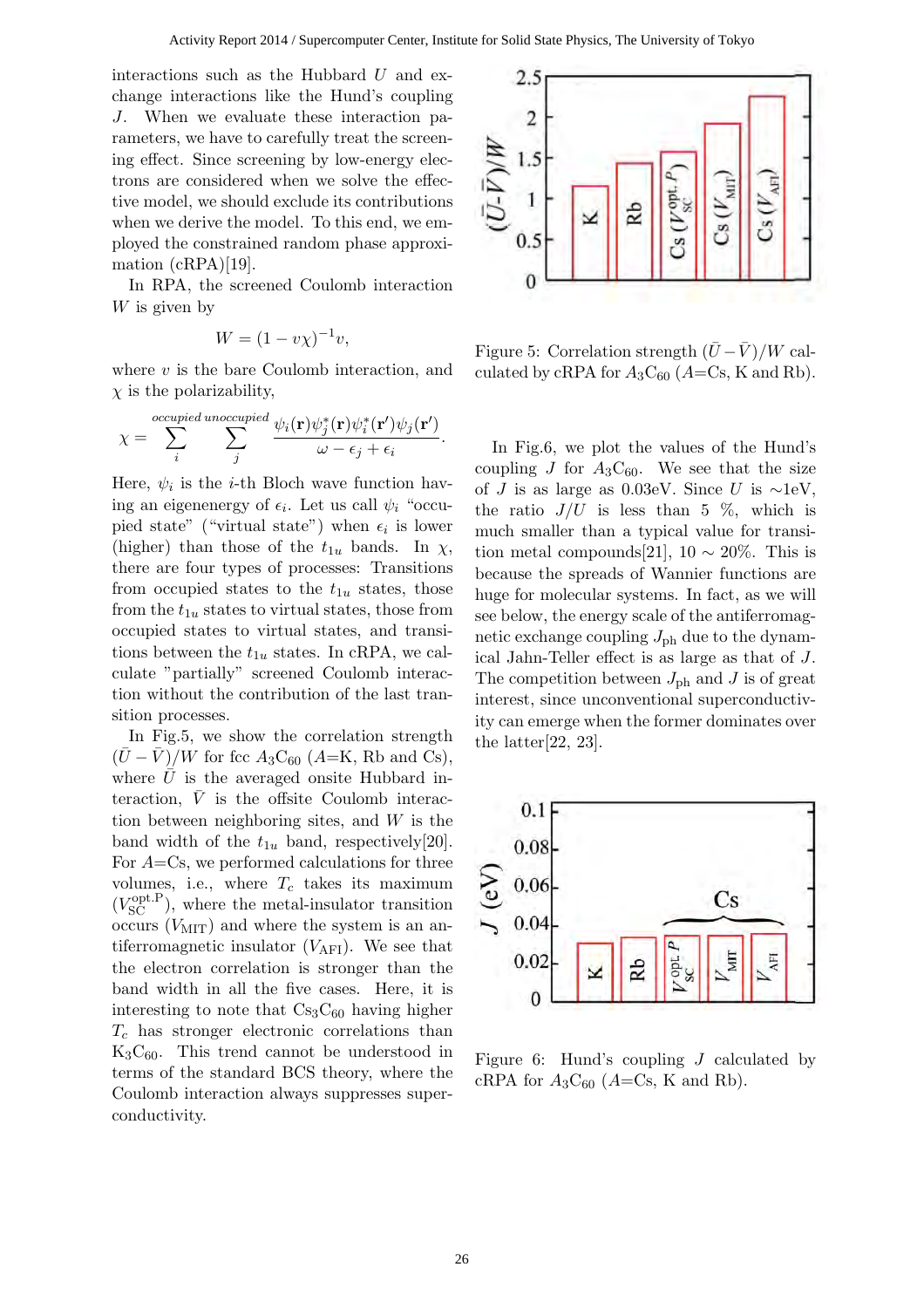#### 3.3 Phonon terms

Let us now look into the detail of the competition between  $J$  and  $J_{\text{ph}}$ . To calculate the value of  $J_{\text{ph}}$  from first principles, we evaluated the electron-phonon coupling  $g_{ii\nu}(\mathbf{k}, \mathbf{q})$ and the phonon ferquency  $\omega_{\nu}(\mathbf{q})$  in the third and fourth term in the Hamiltonian (2). Here, as in the case of cRPA, we should take account only of screening by high energy electrons. To this end, we recently formulated a new scheme, which we call constrained density functional perturbation theory (cDFPT)[12].

In the standard DFPT, the electron-phonon coupling is estimated by calculating the matrix element of

$$
\langle \psi_{i{\bf k}+{\bf q}}|\frac{\partial v}{\partial u}|\psi_{j{\bf k}}\rangle,
$$

where  $v$  is the atomic potential and  $u$  is the displacement of nuclei. On the other hand, the phonon frequency is obtained by taking the second derivative of the total energy  $E$  with respect to  $u$ . Since all the physical quantities in DFT are represented in terms of the electron density  $\rho$ , if we know the response of  $\rho$ against u, we can evaluate  $g_{ii\nu}(\mathbf{k}, \mathbf{q})$  and  $\omega_{\nu}(\mathbf{q})$ through the chain rule,  $\partial/\partial u = \partial \rho/\partial u \partial/\partial \rho$ . The response of the charge density  $\Delta \rho$  can be calculated by the perturbation theory[24],

$$
\Delta \rho = 2 \sum_{i} \psi_{i}^{*} \Delta \psi_{i},
$$
  

$$
\psi_{i} = \sum_{i \neq j} \psi_{j} \frac{\langle \psi_{j} | \Delta V | \psi_{i} \rangle}{\varepsilon_{i} - \varepsilon_{j}}.
$$

In cDFPT, we introduce a constraint in the sum over  $j$ , and exclude the contribution of the  $t_{1u}$  states. Then we obtain partially screened  $g_{ij\nu}(\mathbf{k}, \mathbf{q})$  and  $\omega_{\nu}(\mathbf{q})$ .

The phonon-mediated exchange coupling  $J_{\rm ph}$  is given by

$$
J_{\rm ph} = -\sum_{\mathbf{q}\nu} g_{ij\nu}(\mathbf{k}, \mathbf{q}) \frac{2\omega_{\nu}(\mathbf{q})}{\Omega_n^2 + \omega_{\nu}^2(\mathbf{q})} g_{ji\nu}(\mathbf{k}, \mathbf{q}),
$$

where  $\Omega_n$  is the bosonic Matsubara frequency (see the Feynman diagram in Fig. 7). We estimated  $J_{\rm ph}$  for  $A_3C_{60}$  (A=K, Rb, and Cs) and found that  $J_{\rm ph}$  is negative and favors low-spin configurations. While the absolute value of J is 0.03∼ 0.035 eV and does not show significant frequency dependence, that of  $J_{\text{ph}}$  is  $\sim 0.05$  eV for small  $\Omega_n$  and decays quickly within the energy scale of the Debye frequency. Thus for low-energy electrons,  $J_{\rm ph}$  dominates over  $J$ .



Figure 7: Diagram for the phonon-mediated exchange coupling  $J_{\rm ph}$ . The wavy line denotes the Green's function of phonons.

In Ref.[22, 23], Capone et al. proposed an interesting unconventional pairing mechanism for strongly correlated multi-orbital systems with inverted Hund's rule coupling. When the electron correlations become stronger, the effective mass of the quasiparticle becomes heavier and the energy scale of the kinetic energy becomes smaller as  $W \to ZW$ , where Z is the quasiparticle weight. While the heavy quasiparticle experiences reduced repulsion ZU in the charge channel, the interaction in the spin channel  $J_{\text{eff}} = J + J_{\text{ph}}$  is not renormalized. Namely, the spin degrees of freedom is still active even when the charge fluctuations are frozen. Thus, when  $Z$  is extremely small in the vicinity of the Mott insulating phase, the quasiparticles feel attractive interactions which induce unconventional s-wave superconductivity. Although the symmetry of the gap function is on-site s-wave, this superconducting phase is sometimes separated from the conventional BCS superconducting phase in the phase diagram.

#### 3.4 Extended dynamical mean field theory

To investigate the possibility of high  $T_c$  s-wave superconductivity in the vicinity of the Mott insulating phase, we then solve the effective low-energy model derived in the previous subsection by means of EDMFT[13]. In DMFT, we map the original lattice many-body prob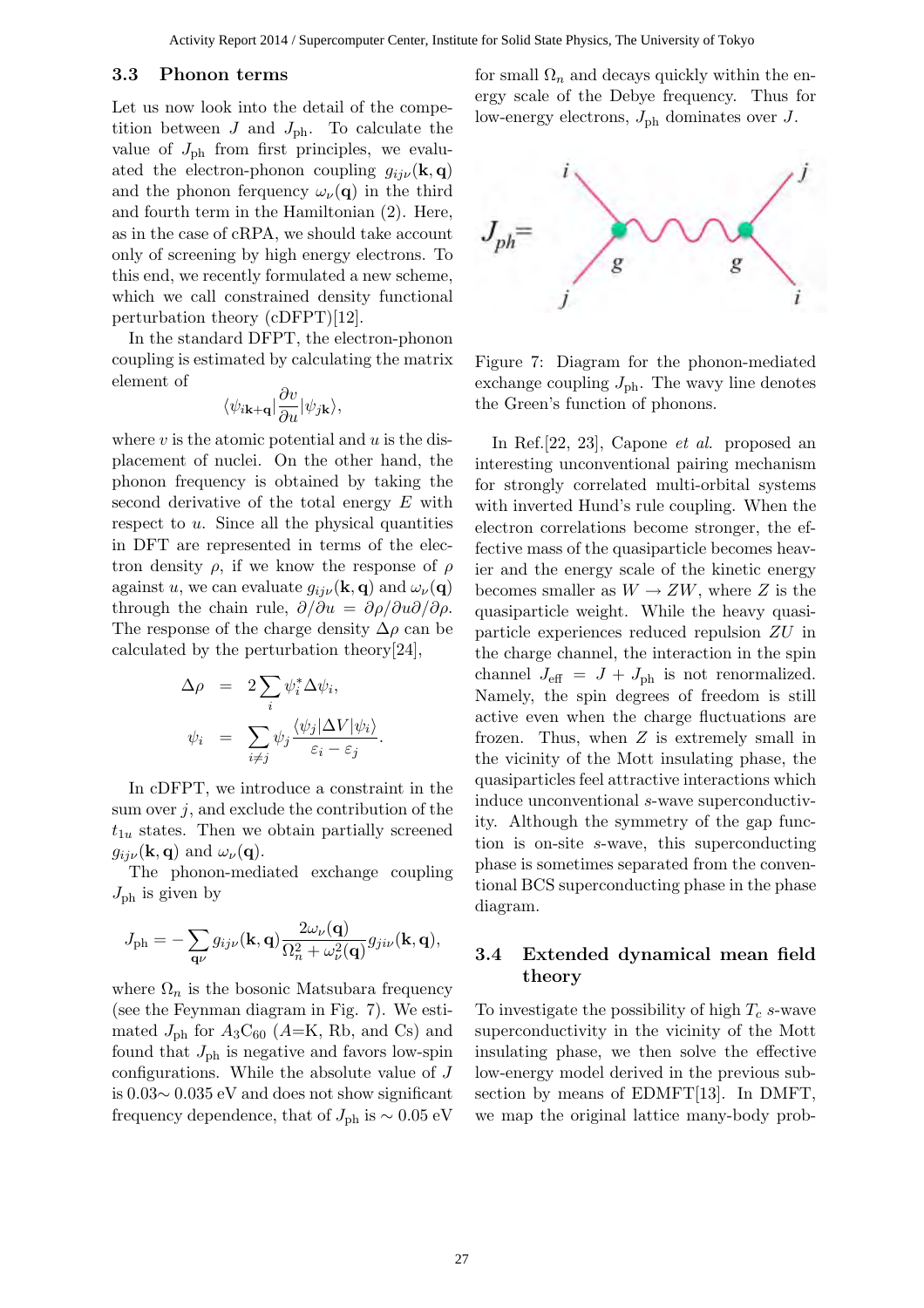lem onto a single-site impurity problem and solve it self-consistently. DMFT has been applied to various problems in strongly correlated electron systems, and has succeeded in describing physics of local electron correlations[25].

In EDMFT, we can take account of the effect of off-site long-range Coulomb interaction. There, the momentum dependence of the Coulomb interaction in the original lattice model is represented by the frequency dependent Hubbard  $U_V(\omega)$  in the impurity model. The effect of electron-phonon coupling can also be represented by the frequency dependent Hubbard  $U_{\text{ph}}(\omega)$ [26, 27].

In Fig.8, we show the Matsubara-frequency dependence of the effective intra- and interorbital interactions  $(U_{\text{eff}}(i\Omega_n))$  and  $U'_{\text{eff}}(i\Omega_n)$ , respectively) in the impurity model. Due to screening by the off-site Coulomb interaction, the Hubbard  $U$  and  $U'$  in the original lattice model is reduced to be  $U + U_V = U - V$ and  $U' + U'_{V} = U' - V'$  at  $\Omega_{n} \to 0$ . As for the relation between U and  $U'$ ,  $U = U' + 2J$ holds in the original lattice model. Since the Hund's coupling  $J$  is positive and favors highspin states,  $U > U'$ . In Fig.8, we can see that the same inequality is also satisfied for  $U + U_V$ and  $U' + U'_{V}$ .

However, the situation changes if we consider the contribution of  $U_{\text{ph}}$  and  $U_{\text{ph}}'$ . As we have seen in the previous subsection,  $J_{\rm ph}$  dominates over J, so that  $U + U_V + U_{\text{ph}} < U' +$  $U'_V + U'_{\text{ph}}$  for small  $\Omega_n$ . Therefore, in the impurity model, electrons tend to occupy the same orbital, rather than different orbitals (the socalled  $(2,1,0)$ -configurations shown in Fig.9). On top of that, there are pair-hopping processes between various  $(2,1,0)$ -configurations governed by the negative  $J_{\text{eff}} = J + J_{\text{ph}}$ ,

Let us now turn to the phase diagram. We solved the effective impurity model by means of continuous time quantum Monte Carlo method based on the strong coupling expansion[28], considering explicitly the anomalous Green's function. We calculated  $T_c$ by looking at the temperature dependence of the anomalous self energy. We also determined the phase boundary between the metallic (superconducting) state and the Mott insulating phase  $(T_c^{\text{MIT}})$ . We calculate  $T_c$  and  $T_c^{\text{MIT}}$  as a



Figure 8: Matsubara frequency dependence of the intra-(inter-)orbital Hubbard  $U_{\text{eff}}(U'_{\text{eff}})$  parameters in the effective impurity model in EDMFT.

function of the volume of the unit cell  $(V_{\mathcal{C}_{60}^{-3}})$ . As we can see in Fig.10,  $T_c = 20 \sim 30K$  for  $V_{\rm{C}_{60}^{-3}} = 720 \sim 780 \AA^3$ , which is in quantitatively good agreement with the experimental phase diagram[29]. As for the Mott-Hubbard transition,  $T_c^{\text{MIT}}$  has a negative slope and becomes zero at  $V_{\rm C_{60}^{-3}} \sim 780 \text{\AA}^3$ , which also agrees well with the experiment[29].

To pin down the origin of the high  $T_c$  superconductivity, we have performed some additional calculations. First, we switched off the pair hopping term, keeping the values of the other interaction terms. We then found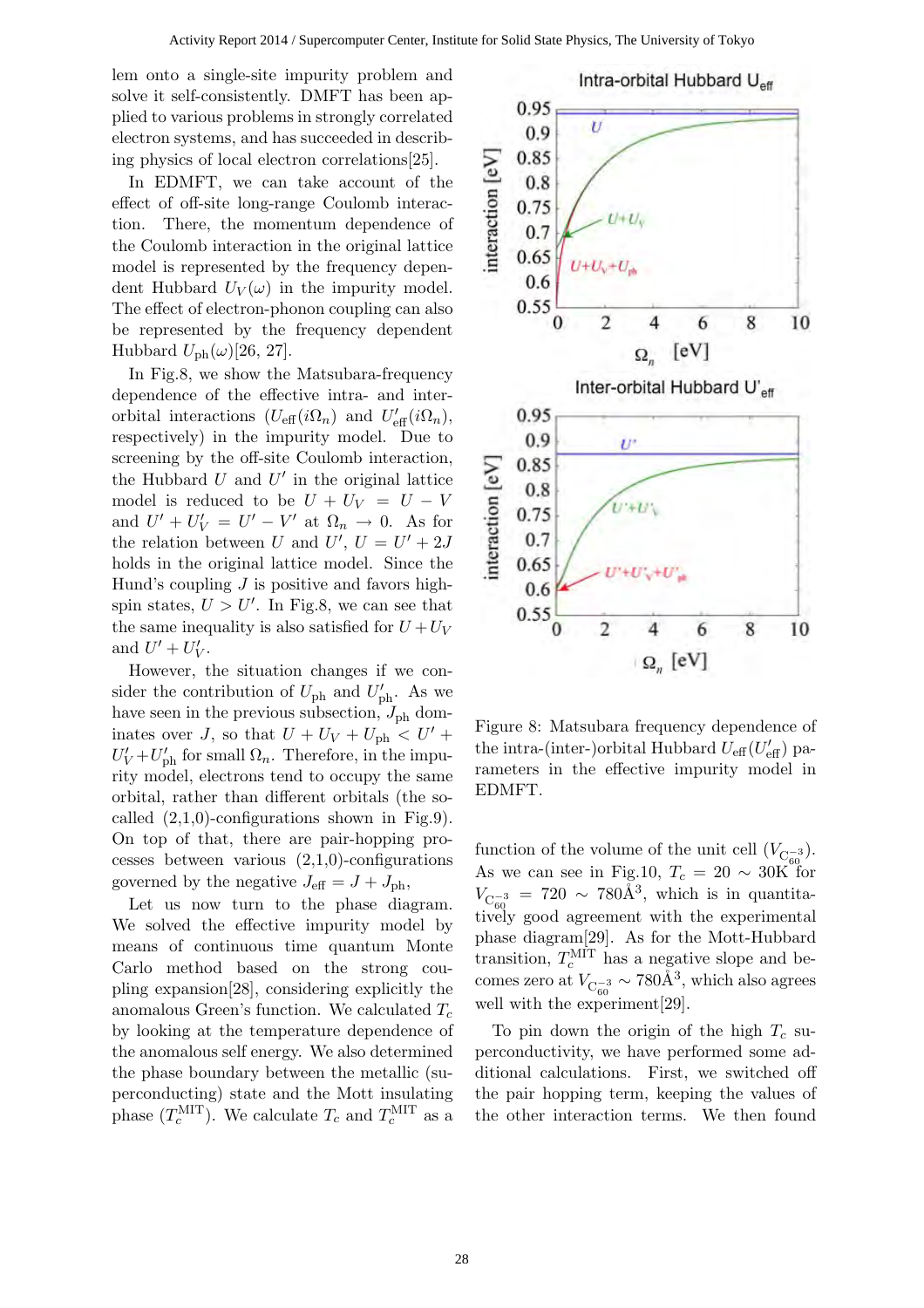

Figure 9: Schematic picture for the (2,1,0) configuration.



Figure 10: Phase diagram obtained by EDMFT calculation.

that there is no superconducting solution. On the other hand, if we switched off the spin flip term, the superconducting solution survives and is even enhanced. These results suggest that the pair hopping (spin flip) term is crucial (irrelevant) for superconductivity. Here, it should be noted that, although the energy scale of the pair hopping term is very small  $(J_{\text{eff}} = J + J_{\text{ph}})$ , the effective band width is also small due to the strong electron correlations  $(U \text{ and } U')$ .

We have also performed a calculation with increasing the attractive phonon-mediated inter-orbital interaction and set  $U'_{\text{ph}} = U_{\text{ph}}$ . Here, while  $U'_{\text{eff}}$  is less repulsive, the inequality  $U_{\text{eff}} > U'_{\text{eff}}$  holds for all Matsubara frequencies. In this case, there is no superconducting solution. Therefore, the condition  $U_{\text{eff}} < U'_{\text{eff}}$ at small frequencies is also important for the superconductivity in this system.

### 4 Summary

In this article, we have reviewed our recent first-principles studies on superconductivity in alkali-doped fullerides,  $A_3C_{60}$ . To study the validity of the standard Migdal-Eliashberg theory, We performed calculations based on SCDFT and compared the theoretical and experimental values of  $T_c$ . We found that SCDFT systematically underestimate  $T_c$ , which suggests that the high  $T_c$  superconductivity in doped fullerides can not be understood in terms of the the standard conventional mechanism.

In the approach based on MACE, we formulated a new scheme, cDFPT, to derive electron-phonon coupled effective models from first principles. We then solve the effective model within the framework of EDMFT, and succeeded in reproducing the experimental phase diagram quantitatively, including the superconducting phase and Mott insulating phase. We clarified that the negative Hund's coupling and the condition  $U_{\text{eff}} < U'_{\text{eff}}$  are crucial for the high  $T_c$  superconductivity in  $A_3C_{60}$ . These results establish that doped fullerides are unique multi-orbital systems where electronic correlations and phonons cooperate to realize high  $T_c$  s-wave superconductivity.

## Acknowledgement

This work was done in collaboration with Y. Nomura, R. Akashi, S. Sakai, K. Nakamura and M. Capone.

### References

- [1] O. Gunnarsson: Rev. Mod. Phys., 69 575 (1997).
- [2] T., Yildirim et al.: Solid State Commun. 93, 269 (1995).
- [3] A. Y. Ganin et al.: Nat. Mater. 7, 367 (2008).
- [4] Y. Takabayashi et al.: Science 323, 1585 (2009)